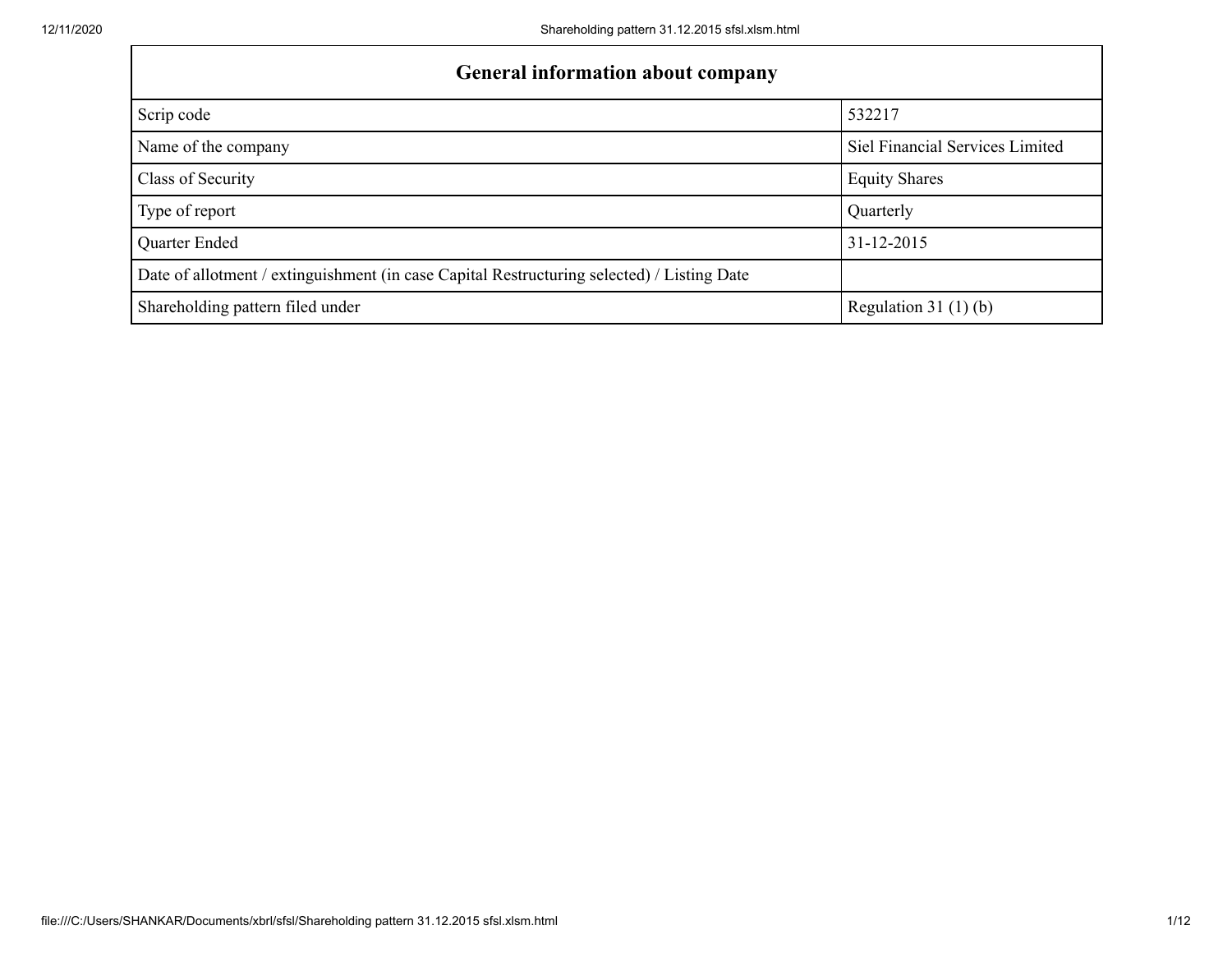| Sr. No. | <b>Particular</b>                                                                      | Yes/No         |
|---------|----------------------------------------------------------------------------------------|----------------|
|         | Whether the Listed Entity has issued any partly paid up shares?                        | Yes            |
|         | Whether the Listed Entity has issued any Convertible Securities?                       | N <sub>0</sub> |
|         | Whether the Listed Entity has issued any Warrants?                                     | N <sub>o</sub> |
|         | Whether the Listed Entity has any shares against which depository receipts are issued? | N <sub>0</sub> |
|         | Whether the Listed Entity has any shares in locked-in?                                 | No             |
| 6       | Whether any shares held by promoters are pledge or otherwise encumbered?               | N <sub>0</sub> |
|         | Whether company has equity shares with differential voting rights                      | N <sub>0</sub> |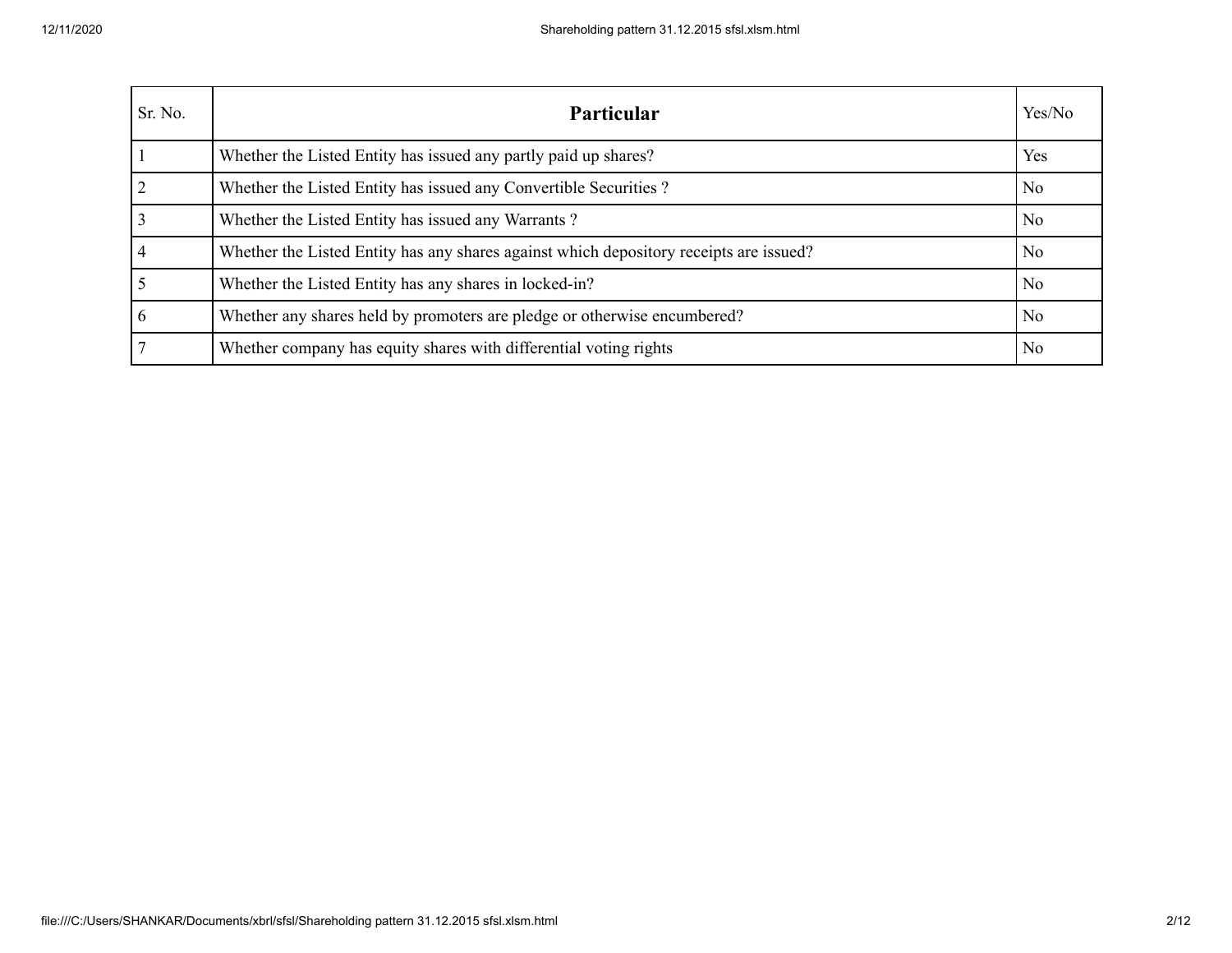|                                                 |                                                |                                  |                                   |                           |                                              |                                                      | Table I - Summary Statement holding of specified securities |                                                   |                              |               |       |                                                                  |
|-------------------------------------------------|------------------------------------------------|----------------------------------|-----------------------------------|---------------------------|----------------------------------------------|------------------------------------------------------|-------------------------------------------------------------|---------------------------------------------------|------------------------------|---------------|-------|------------------------------------------------------------------|
| Category<br>Category<br>of<br>$($ I $)$<br>(II) |                                                |                                  | No. of                            | No. Of<br>Partly<br>paid- | No. Of<br>shares                             | Total nos.                                           | Shareholding as<br>a % of total no.<br>of shares            | Number<br>of Voting<br>Rights                     |                              |               |       | Number of Voting Rights held<br>in each class of securities (IX) |
|                                                 | shareholder                                    | Nos. Of<br>shareholders<br>(III) | fully paid<br>up equity<br>shares | up<br>equity<br>shares    | underlying<br>Depository<br>Receipts<br>(VI) | shares<br>held (VII)<br>$= (IV) +$<br>$(V)$ + $(VI)$ | (calculated as<br>per SCRR,<br>1957) (VIII) As              | held in<br>each class<br>of<br>securities<br>(IX) | No of Voting (XIV)<br>Rights |               |       | Total as a<br>$%$ of                                             |
|                                                 |                                                |                                  | held (IV)                         | held<br>(V)               |                                              |                                                      | $a\%$ of<br>$(A+B+C2)$                                      |                                                   | Class<br>eg: $X$             | Class<br>eg:y | Total | $(A+B+C)$                                                        |
| (A)                                             | Promoter<br>$\&$<br>Promoter<br>Group          | 3                                | 10613382                          | $\mathbf{0}$              |                                              | 10613382                                             | 93.56                                                       |                                                   |                              |               |       |                                                                  |
| (B)                                             | Public                                         | 20036                            | 719989                            | 10381                     |                                              | 730370                                               | 6.44                                                        |                                                   |                              |               |       |                                                                  |
| (C)                                             | Non<br>Promoter-<br>Non Public                 |                                  |                                   |                           |                                              |                                                      |                                                             |                                                   |                              |               |       |                                                                  |
| (C1)                                            | <b>Shares</b><br>underlying<br><b>DRs</b>      |                                  |                                   |                           |                                              |                                                      |                                                             |                                                   |                              |               |       |                                                                  |
| (C2)                                            | Shares held<br>by<br>Employee<br><b>Trusts</b> |                                  |                                   |                           |                                              |                                                      |                                                             |                                                   |                              |               |       |                                                                  |
|                                                 | Total                                          | 20039                            | 11333371                          | 10381                     |                                              | 11343752                                             |                                                             |                                                   |                              |               |       |                                                                  |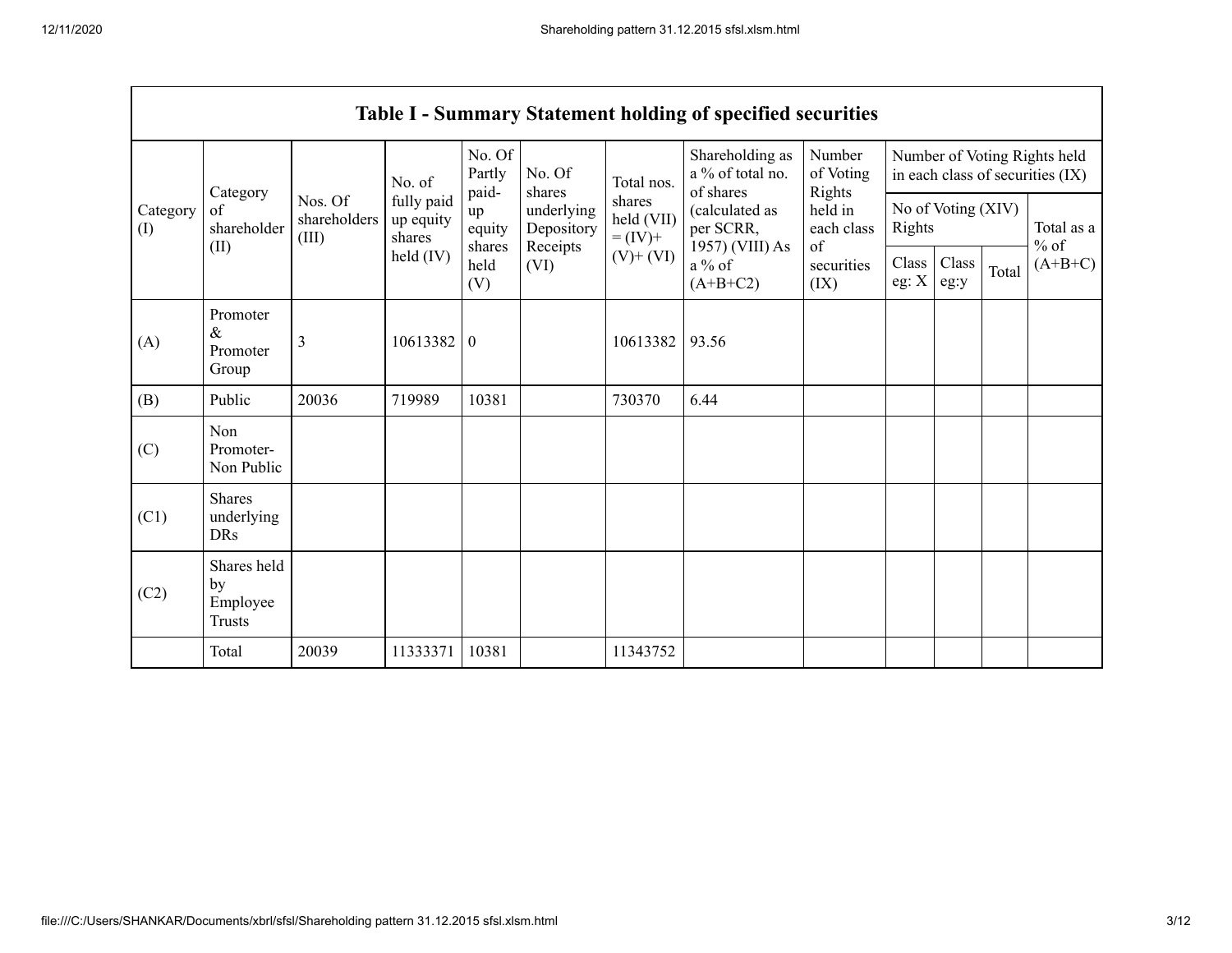|                 |                                                |                                                                                          |                               |                                                                                                               | <b>Table I - Summary Statement holding of specified securities</b>                                                                                                              |                                        |                                                  |                                                                               |                                                         |                                       |
|-----------------|------------------------------------------------|------------------------------------------------------------------------------------------|-------------------------------|---------------------------------------------------------------------------------------------------------------|---------------------------------------------------------------------------------------------------------------------------------------------------------------------------------|----------------------------------------|--------------------------------------------------|-------------------------------------------------------------------------------|---------------------------------------------------------|---------------------------------------|
| Category<br>(I) | Category<br>of<br>shareholder<br>(II)          | No. Of<br><b>Shares</b><br>Underlying<br>Outstanding<br>convertible<br>securities<br>(X) | No. Of<br>Warrants<br>$(X_i)$ | No. Of Shares<br>Underlying<br>Outstanding<br>convertible<br>securities and<br>No. Of<br>Warrants (Xi)<br>(a) | Shareholding, as a %<br>assuming full conversion<br>of convertible securities (<br>as a percentage of diluted<br>share capital) $(XI)$ =<br>$(VII)+(X)$ As a % of<br>$(A+B+C2)$ | Number of<br>Locked in<br>shares (XII) |                                                  | Number of<br><b>Shares</b><br>pledged or<br>otherwise<br>encumbered<br>(XIII) |                                                         | Number of<br>equity shares<br>held in |
|                 |                                                |                                                                                          |                               |                                                                                                               |                                                                                                                                                                                 | No.<br>(a)                             | As a<br>$%$ of<br>total<br>Shares<br>held<br>(b) | No.<br>(a)                                                                    | As a<br>$%$ of<br>total<br><b>Shares</b><br>held<br>(b) | dematerialized<br>form $(XIV)$        |
| (A)             | Promoter<br>$\&$<br>Promoter<br>Group          |                                                                                          |                               |                                                                                                               | 93.56                                                                                                                                                                           |                                        |                                                  |                                                                               |                                                         | $\boldsymbol{0}$                      |
| (B)             | Public                                         |                                                                                          |                               |                                                                                                               | 6.44                                                                                                                                                                            |                                        |                                                  |                                                                               |                                                         | 43830                                 |
| (C)             | Non<br>Promoter-<br>Non Public                 |                                                                                          |                               |                                                                                                               |                                                                                                                                                                                 |                                        |                                                  |                                                                               |                                                         |                                       |
| (C1)            | Shares<br>underlying<br><b>DRs</b>             |                                                                                          |                               |                                                                                                               |                                                                                                                                                                                 |                                        |                                                  |                                                                               |                                                         |                                       |
| (C2)            | Shares held<br>by<br>Employee<br><b>Trusts</b> |                                                                                          |                               |                                                                                                               |                                                                                                                                                                                 |                                        |                                                  |                                                                               |                                                         |                                       |
|                 | Total                                          |                                                                                          |                               |                                                                                                               |                                                                                                                                                                                 |                                        |                                                  |                                                                               |                                                         | 43830                                 |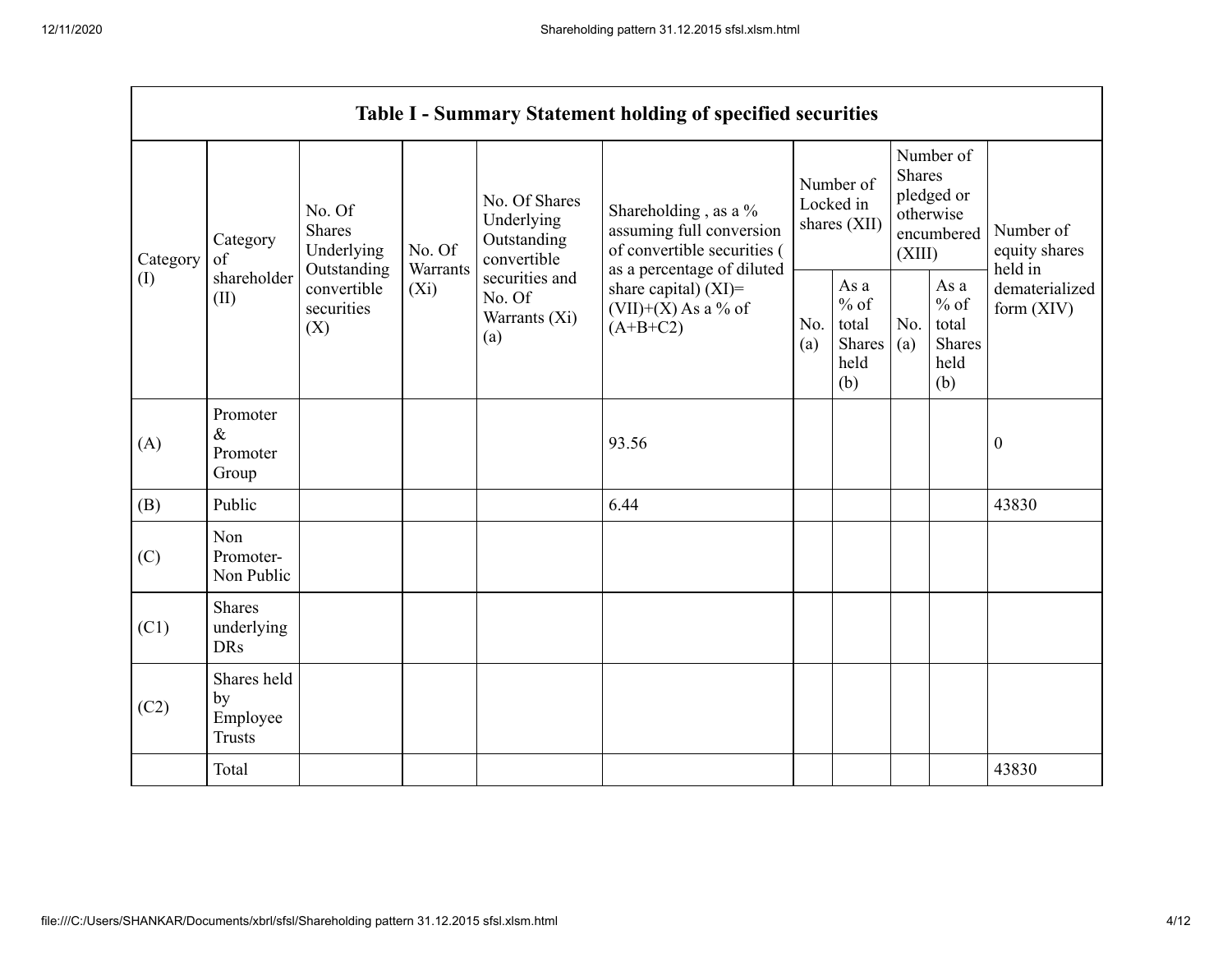|                                                                                        |                                                                                      |                                  | No. of                            | No. Of<br>Partly            | No. Of<br>shares                     | Total nos.<br>shares          | Shareholding as a<br>% of total no. of                                     |                              | Number of Voting Rights<br>held in each class of<br>securities (IX) |       |                                  |
|----------------------------------------------------------------------------------------|--------------------------------------------------------------------------------------|----------------------------------|-----------------------------------|-----------------------------|--------------------------------------|-------------------------------|----------------------------------------------------------------------------|------------------------------|---------------------------------------------------------------------|-------|----------------------------------|
| Sr.                                                                                    | Category &<br>Name of the<br>Shareholders (I)                                        | Nos. Of<br>shareholders<br>(III) | fully paid<br>up equity<br>shares | paid-up<br>equity<br>shares | underlying<br>Depository<br>Receipts | held<br>$(VII) =$<br>$(IV)$ + | shares (calculated<br>as per SCRR,<br>1957) (VIII) As a<br>% of $(A+B+C2)$ | No of Voting (XIV)<br>Rights |                                                                     |       | Total<br>as a $\%$<br>$\sigma f$ |
|                                                                                        |                                                                                      |                                  | held (IV)                         | held<br>(V)                 | (VI)                                 | $(V)$ + $(VI)$                |                                                                            | Class<br>eg: $\mathbf{X}$    | Class<br>eg:y                                                       | Total | Total<br>Voting<br>rights        |
| $\boldsymbol{\mathsf{A}}$                                                              | Table II - Statement showing shareholding pattern of the Promoter and Promoter Group |                                  |                                   |                             |                                      |                               |                                                                            |                              |                                                                     |       |                                  |
| (1)                                                                                    | Indian                                                                               |                                  |                                   |                             |                                      |                               |                                                                            |                              |                                                                     |       |                                  |
| (d)                                                                                    | Any Other<br>(specify)                                                               | 3                                | 10613382                          | $\boldsymbol{0}$            |                                      | 10613382                      | 93.56                                                                      |                              |                                                                     |       |                                  |
| Sub-Total (A)<br>(1)                                                                   |                                                                                      | 3                                | 10613382                          | $\overline{0}$              |                                      | 10613382                      | 93.56                                                                      |                              |                                                                     |       |                                  |
| (2)                                                                                    | Foreign                                                                              |                                  |                                   |                             |                                      |                               |                                                                            |                              |                                                                     |       |                                  |
| Total<br>Shareholding<br>of Promoter<br>and Promoter<br>Group $(A)=A)$<br>$(1)+(A)(2)$ |                                                                                      | 3                                | 10613382                          | $\boldsymbol{0}$            |                                      | 10613382                      | 93.56                                                                      |                              |                                                                     |       |                                  |
| B                                                                                      | Table III - Statement showing shareholding pattern of the Public shareholder         |                                  |                                   |                             |                                      |                               |                                                                            |                              |                                                                     |       |                                  |
| (1)                                                                                    | Institutions                                                                         |                                  |                                   |                             |                                      |                               |                                                                            |                              |                                                                     |       |                                  |
| (f)                                                                                    | Financial<br>Institutions/<br><b>Banks</b>                                           | $\mathbf{1}$                     | 50                                | $\boldsymbol{0}$            |                                      | 50                            | $\boldsymbol{0}$                                                           |                              |                                                                     |       |                                  |
| Sub-Total (B)<br>(1)                                                                   |                                                                                      |                                  | 50                                | $\boldsymbol{0}$            |                                      | 50                            | $\boldsymbol{0}$                                                           |                              |                                                                     |       |                                  |
| (3)                                                                                    | Non-institutions                                                                     |                                  |                                   |                             |                                      |                               |                                                                            |                              |                                                                     |       |                                  |
| (a(i))                                                                                 | Individuals -<br>i.Individual                                                        | 18111                            | 605489                            | 10381                       |                                      | 615870                        | 5.43                                                                       |                              |                                                                     |       |                                  |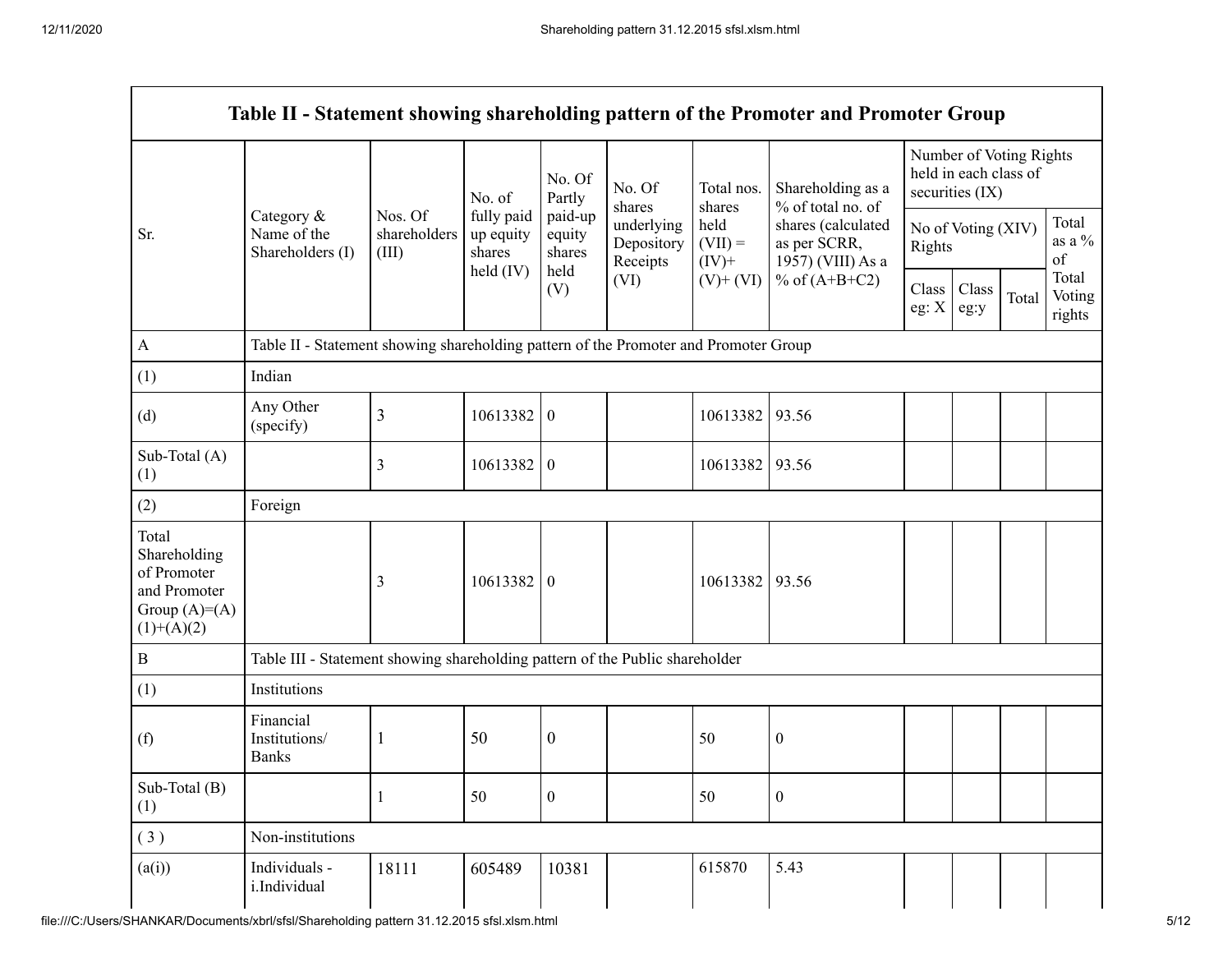## 12/11/2020 Shareholding pattern 31.12.2015 sfsl.xlsm.html

|                                                                  | shareholders<br>holding nominal<br>share capital up<br>to Rs. 2 lakhs.                        |       |          |              |          |      |  |  |
|------------------------------------------------------------------|-----------------------------------------------------------------------------------------------|-------|----------|--------------|----------|------|--|--|
| (e)                                                              | Any Other<br>(specify)                                                                        | 1924  | 114450   | $\mathbf{0}$ | 114450   | 1.01 |  |  |
| Sub-Total (B)<br>(3)                                             |                                                                                               | 20035 | 719939   | 10381        | 730320   | 6.44 |  |  |
| Total Public<br>Shareholding<br>$(B)=(B)(1)+$<br>$(B)(2)+(B)(3)$ |                                                                                               | 20036 | 719989   | 10381        | 730370   | 6.44 |  |  |
| $\mathbf C$                                                      | Table IV - Statement showing shareholding pattern of the Non Promoter- Non Public shareholder |       |          |              |          |      |  |  |
| Total (<br>$A+B+C2$ )                                            |                                                                                               | 20039 | 11333371 | 10381        | 11343752 | 100  |  |  |
| Total $(A+B+C)$                                                  |                                                                                               | 20039 | 11333371 | 10381        | 11343752 |      |  |  |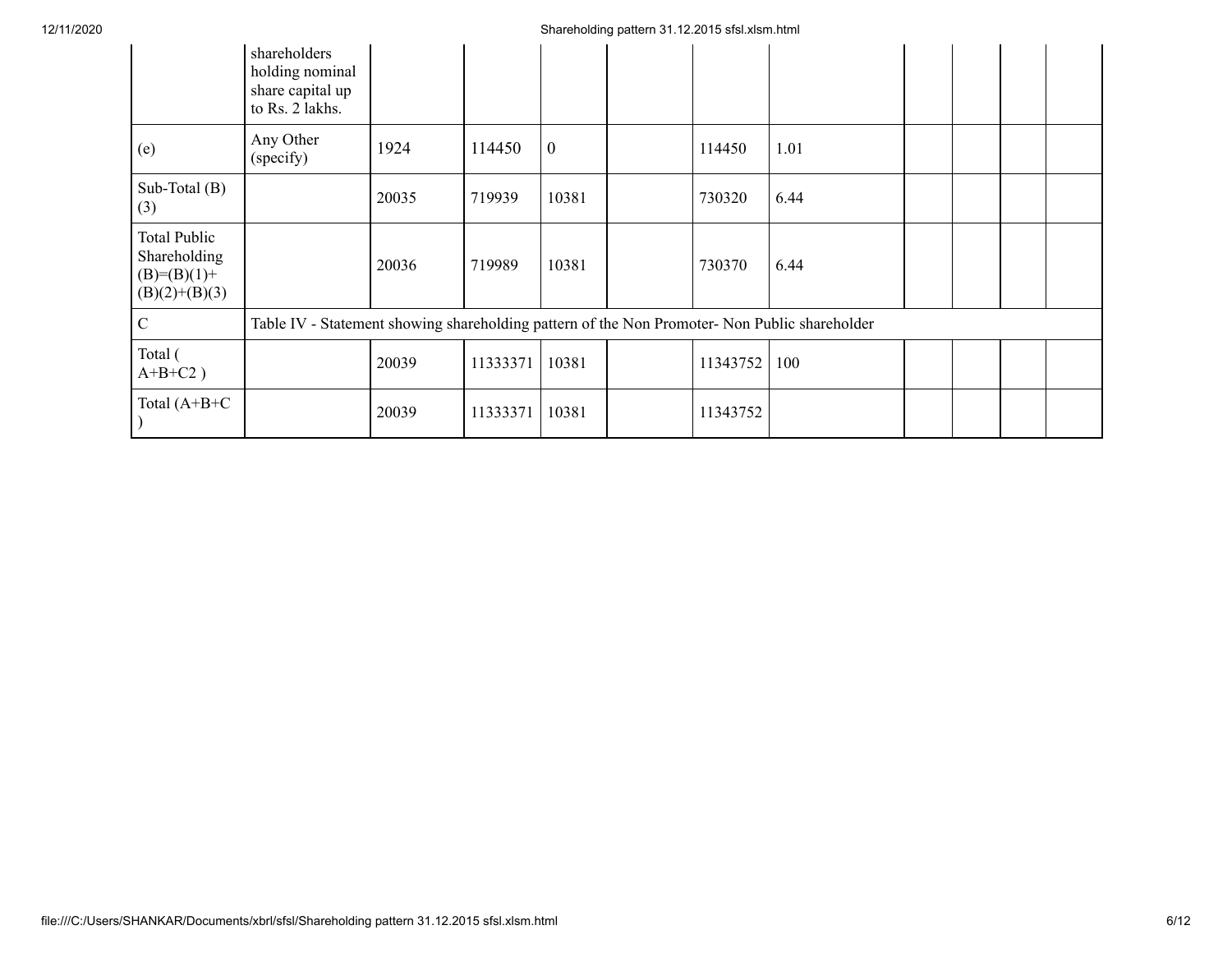$\mathsf{r}$ 

| Sr.                                                                                    | No. Of<br><b>Shares</b><br>Underlying<br>Outstanding<br>convertible<br>securities $(X)$ | No. Of<br>Warrants<br>$(X_i)$ | No. Of Shares<br>Underlying<br>Outstanding<br>convertible<br>securities and No.<br>Of Warrants (Xi)<br>(a) | Shareholding, as a %<br>assuming full conversion of<br>convertible securities (as a<br>percentage of diluted share<br>capital) (XI)= $(VII)+(X)$ As a<br>% of $(A+B+C2)$ |  | Number of<br>Locked in<br>shares (XII)           | Number of<br><b>Shares</b><br>pledged or<br>otherwise<br>encumbered<br>(XIII) |                                                  | Number of<br>equity shares<br>held in |  |
|----------------------------------------------------------------------------------------|-----------------------------------------------------------------------------------------|-------------------------------|------------------------------------------------------------------------------------------------------------|--------------------------------------------------------------------------------------------------------------------------------------------------------------------------|--|--------------------------------------------------|-------------------------------------------------------------------------------|--------------------------------------------------|---------------------------------------|--|
|                                                                                        |                                                                                         |                               |                                                                                                            |                                                                                                                                                                          |  | As a<br>$%$ of<br>total<br>Shares<br>held<br>(b) | No.<br>(a)                                                                    | As a<br>$%$ of<br>total<br>Shares<br>held<br>(b) | dematerialized<br>form $(XIV)$        |  |
| $\mathbf{A}$                                                                           | Table II - Statement showing shareholding pattern of the Promoter and Promoter Group    |                               |                                                                                                            |                                                                                                                                                                          |  |                                                  |                                                                               |                                                  |                                       |  |
| (1)                                                                                    | Indian                                                                                  |                               |                                                                                                            |                                                                                                                                                                          |  |                                                  |                                                                               |                                                  |                                       |  |
| (d)                                                                                    |                                                                                         |                               |                                                                                                            | 93.56                                                                                                                                                                    |  |                                                  |                                                                               |                                                  | $\boldsymbol{0}$                      |  |
| Sub-Total (A)<br>(1)                                                                   |                                                                                         |                               |                                                                                                            | 93.56                                                                                                                                                                    |  |                                                  |                                                                               |                                                  | 0                                     |  |
| (2)                                                                                    | Foreign                                                                                 |                               |                                                                                                            |                                                                                                                                                                          |  |                                                  |                                                                               |                                                  |                                       |  |
| Total<br>Shareholding<br>of Promoter<br>and Promoter<br>Group $(A)=A)$<br>$(1)+(A)(2)$ |                                                                                         |                               |                                                                                                            | 93.56                                                                                                                                                                    |  |                                                  |                                                                               |                                                  | $\boldsymbol{0}$                      |  |
| $\bf{B}$                                                                               |                                                                                         |                               |                                                                                                            | Table III - Statement showing shareholding pattern of the Public shareholder                                                                                             |  |                                                  |                                                                               |                                                  |                                       |  |
| (1)                                                                                    | Institutions                                                                            |                               |                                                                                                            |                                                                                                                                                                          |  |                                                  |                                                                               |                                                  |                                       |  |
| (f)                                                                                    |                                                                                         |                               |                                                                                                            | $\boldsymbol{0}$                                                                                                                                                         |  |                                                  |                                                                               |                                                  | $\boldsymbol{0}$                      |  |
| Sub-Total (B)<br>(1)                                                                   |                                                                                         |                               |                                                                                                            | $\boldsymbol{0}$                                                                                                                                                         |  |                                                  |                                                                               |                                                  | $\boldsymbol{0}$                      |  |
| (3)                                                                                    | Non-institutions                                                                        |                               |                                                                                                            |                                                                                                                                                                          |  |                                                  |                                                                               |                                                  |                                       |  |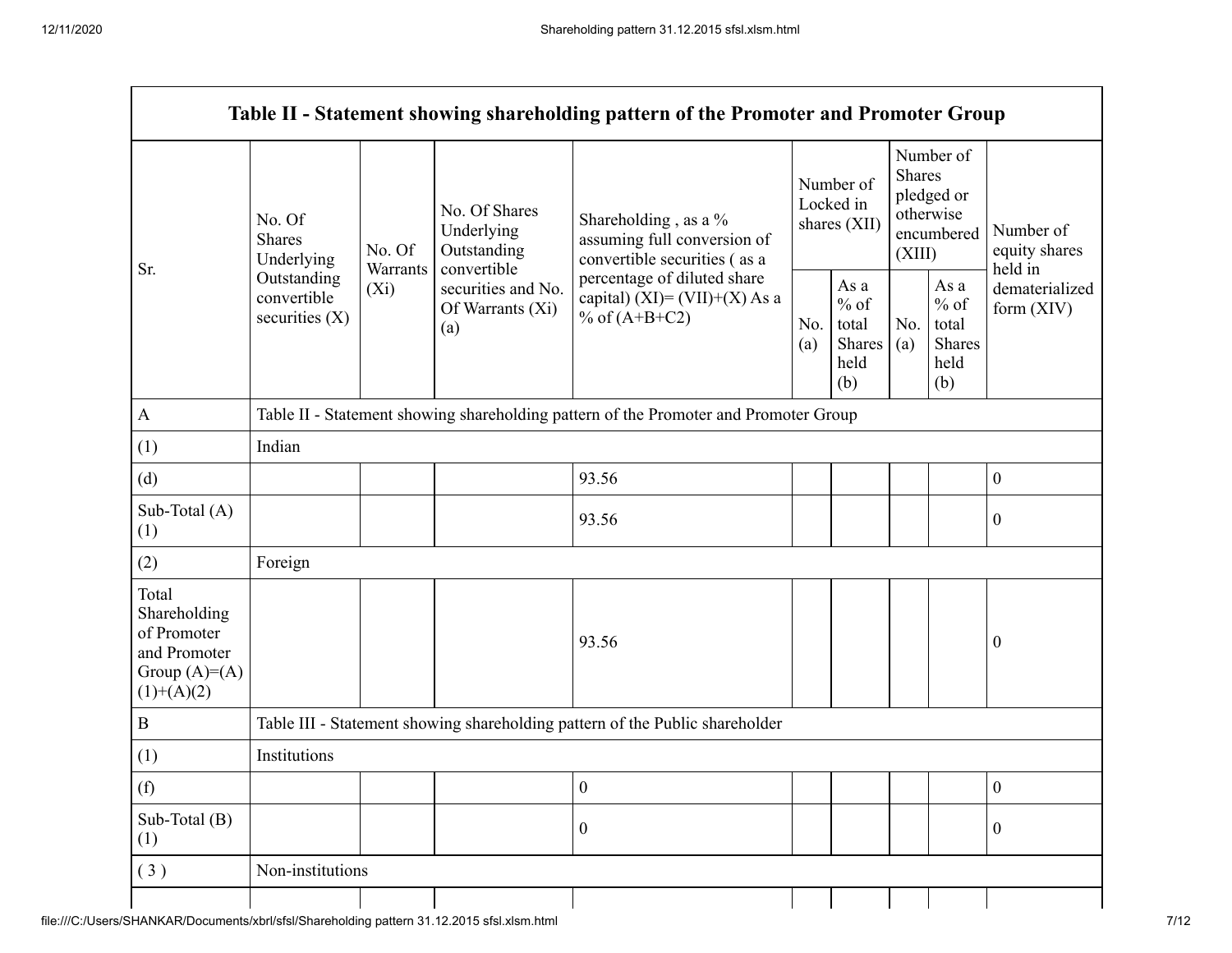| (a(i))                                                                  |  |  |  | 5.43                                                                                          |  |                              |  | 33905 |
|-------------------------------------------------------------------------|--|--|--|-----------------------------------------------------------------------------------------------|--|------------------------------|--|-------|
| (e)                                                                     |  |  |  | 1.01                                                                                          |  |                              |  | 9925  |
| Sub-Total $(B)$<br>(3)                                                  |  |  |  | 6.44                                                                                          |  |                              |  | 43830 |
| <b>Total Public</b><br>Shareholding<br>$(B)=(B)(1)+$<br>$(B)(2)+(B)(3)$ |  |  |  | 6.44                                                                                          |  |                              |  | 43830 |
| $\mathcal{C}$                                                           |  |  |  | Table IV - Statement showing shareholding pattern of the Non Promoter- Non Public shareholder |  |                              |  |       |
| Total (<br>$A+B+C2$ )                                                   |  |  |  | 100                                                                                           |  |                              |  | 43830 |
| Total $(A+B+C)$                                                         |  |  |  |                                                                                               |  |                              |  | 43830 |
| Disclosure of notes on shareholding pattern                             |  |  |  |                                                                                               |  | Textual<br>Information $(1)$ |  |       |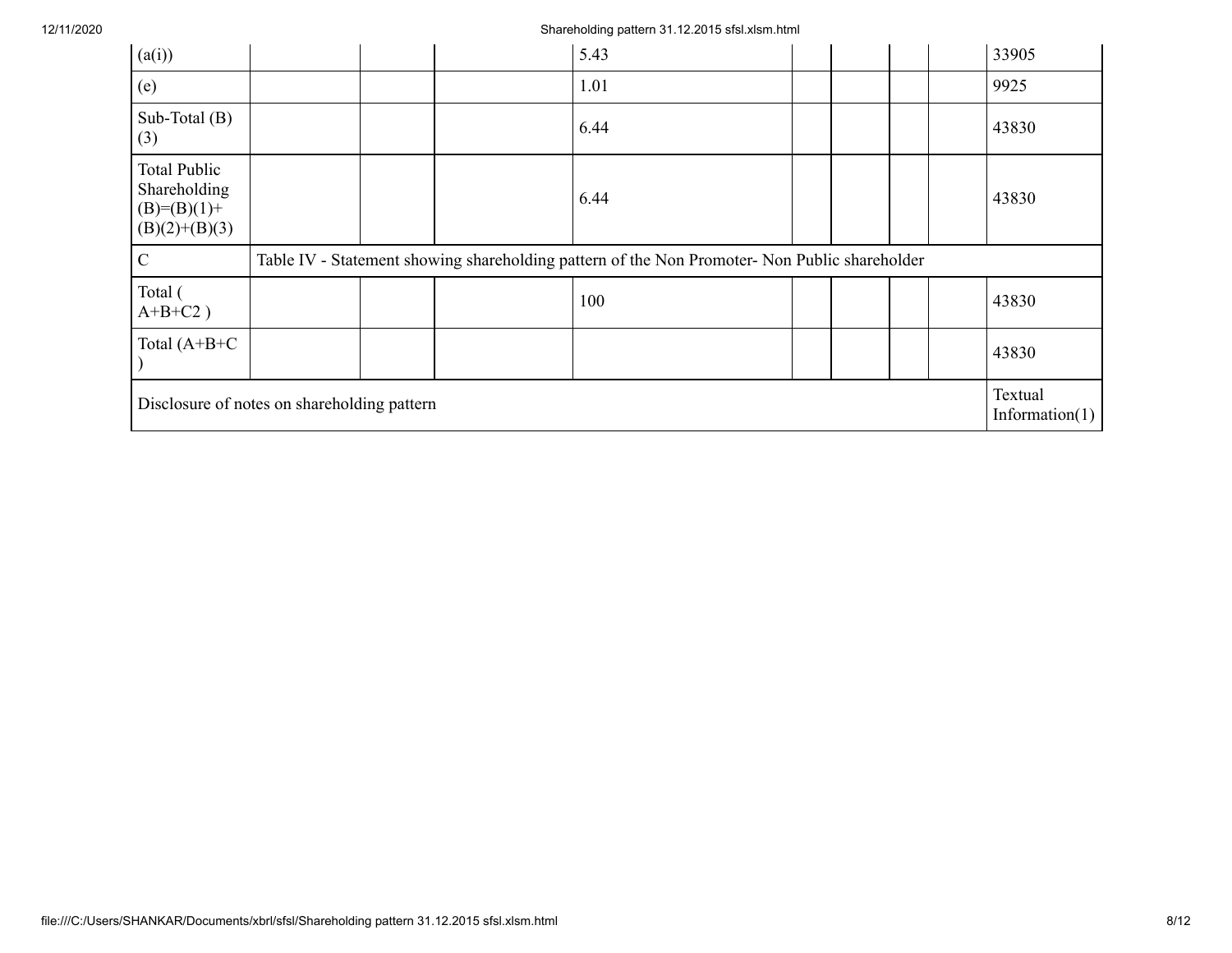| <b>Text Block</b>     |                                                                                                                                                                                                                                                                                                                                                                                                                                                                                                                                                                                      |  |  |  |  |  |  |
|-----------------------|--------------------------------------------------------------------------------------------------------------------------------------------------------------------------------------------------------------------------------------------------------------------------------------------------------------------------------------------------------------------------------------------------------------------------------------------------------------------------------------------------------------------------------------------------------------------------------------|--|--|--|--|--|--|
| Textual Information() | Share issued pursuant to the Scheme of Amalgamation as approved by the Hon'ble High Court of<br>Madhya Pradesh and Delhi vide their respective Order datged 11.11.1997 (read with Order dated<br>05.12.1997) and 25.11.1997) on reduction of paid up capital by cancelling Rs.7.50 per equity shares and<br>balance equity was consolidated into equity share with paid-up amount of Rs.10 each. Therefore, 41525<br>old equity shares (on which outstanding call in arears of Rs.207625) were cancelled and 10381 new<br>equity shares were issued with outstanding of Rs.207625/-. |  |  |  |  |  |  |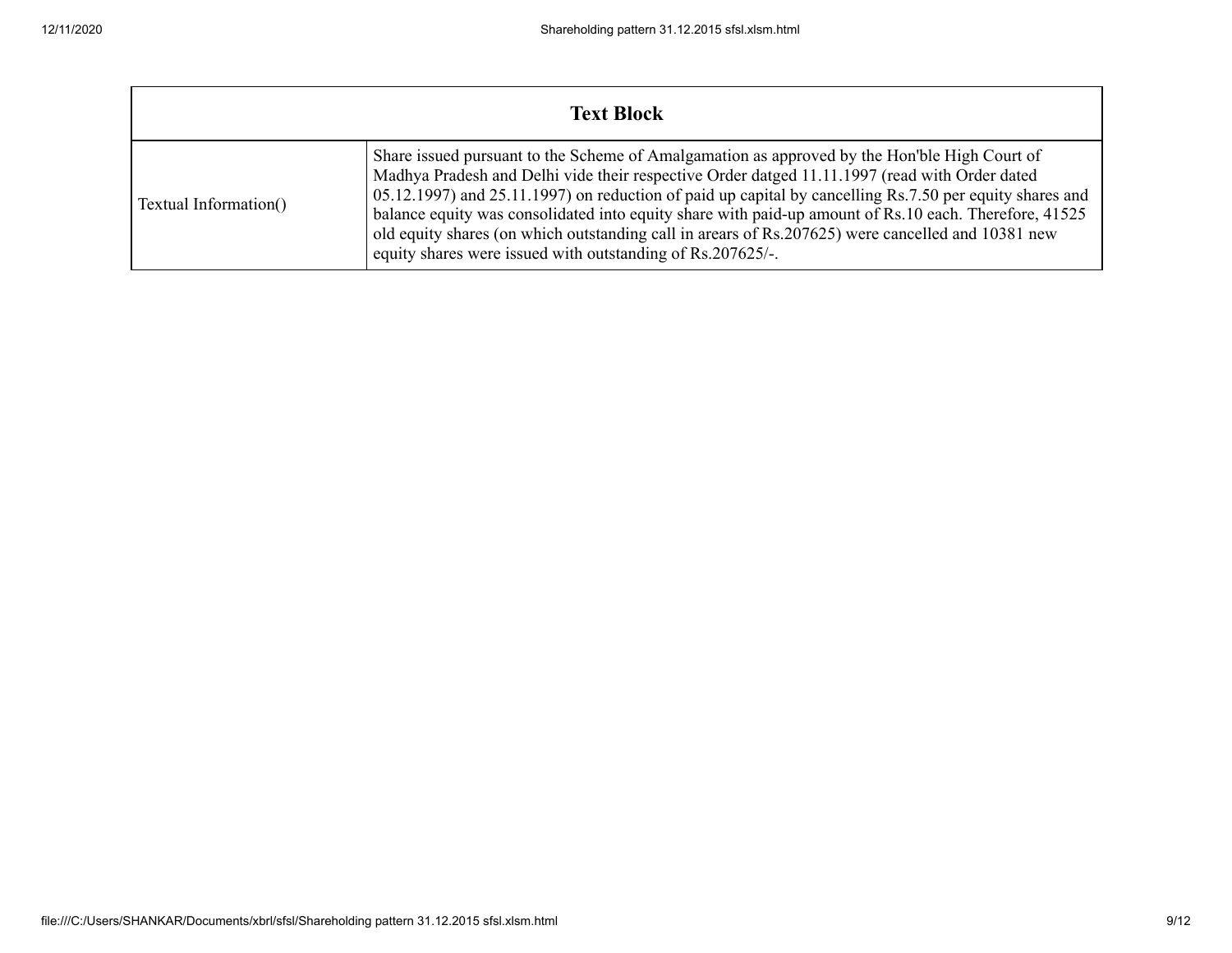| Any Other (specify)                                                                                                  |                                                               |                  |  |  |  |  |  |
|----------------------------------------------------------------------------------------------------------------------|---------------------------------------------------------------|------------------|--|--|--|--|--|
| Searial No.                                                                                                          | $1\,$                                                         |                  |  |  |  |  |  |
| Category                                                                                                             | <b>Bodies Corporate</b>                                       |                  |  |  |  |  |  |
| Name of the<br>Shareholders (I)                                                                                      | Mawana Sugars Limited                                         |                  |  |  |  |  |  |
| PAN $(II)$                                                                                                           | AAACS4902Q                                                    | Total            |  |  |  |  |  |
| No. of the<br>Shareholders (I)                                                                                       | $\mathfrak{Z}$                                                | $\mathfrak{Z}$   |  |  |  |  |  |
| No. of fully paid<br>up equity shares<br>held (IV)                                                                   | 10613382                                                      | 10613382         |  |  |  |  |  |
| No. Of Partly paid-<br>up equity shares<br>held(V)                                                                   | $\boldsymbol{0}$                                              | $\boldsymbol{0}$ |  |  |  |  |  |
| No. Of shares<br>underlying<br>Depository<br>Receipts (VI)                                                           |                                                               |                  |  |  |  |  |  |
| Total nos. shares<br>held $(VII) = (IV) +$<br>$(V)$ + $(VI)$                                                         | 10613382                                                      | 10613382         |  |  |  |  |  |
| Shareholding as a<br>% of total no. of<br>shares (calculated<br>as per SCRR,<br>1957) (VIII) As a<br>% of $(A+B+C2)$ | 93.56                                                         | 93.56            |  |  |  |  |  |
|                                                                                                                      | Number of Voting Rights held in each class of securities (IX) |                  |  |  |  |  |  |
| Class eg: X                                                                                                          |                                                               |                  |  |  |  |  |  |
| Class eg:y                                                                                                           |                                                               |                  |  |  |  |  |  |
| Total                                                                                                                |                                                               |                  |  |  |  |  |  |
|                                                                                                                      |                                                               |                  |  |  |  |  |  |